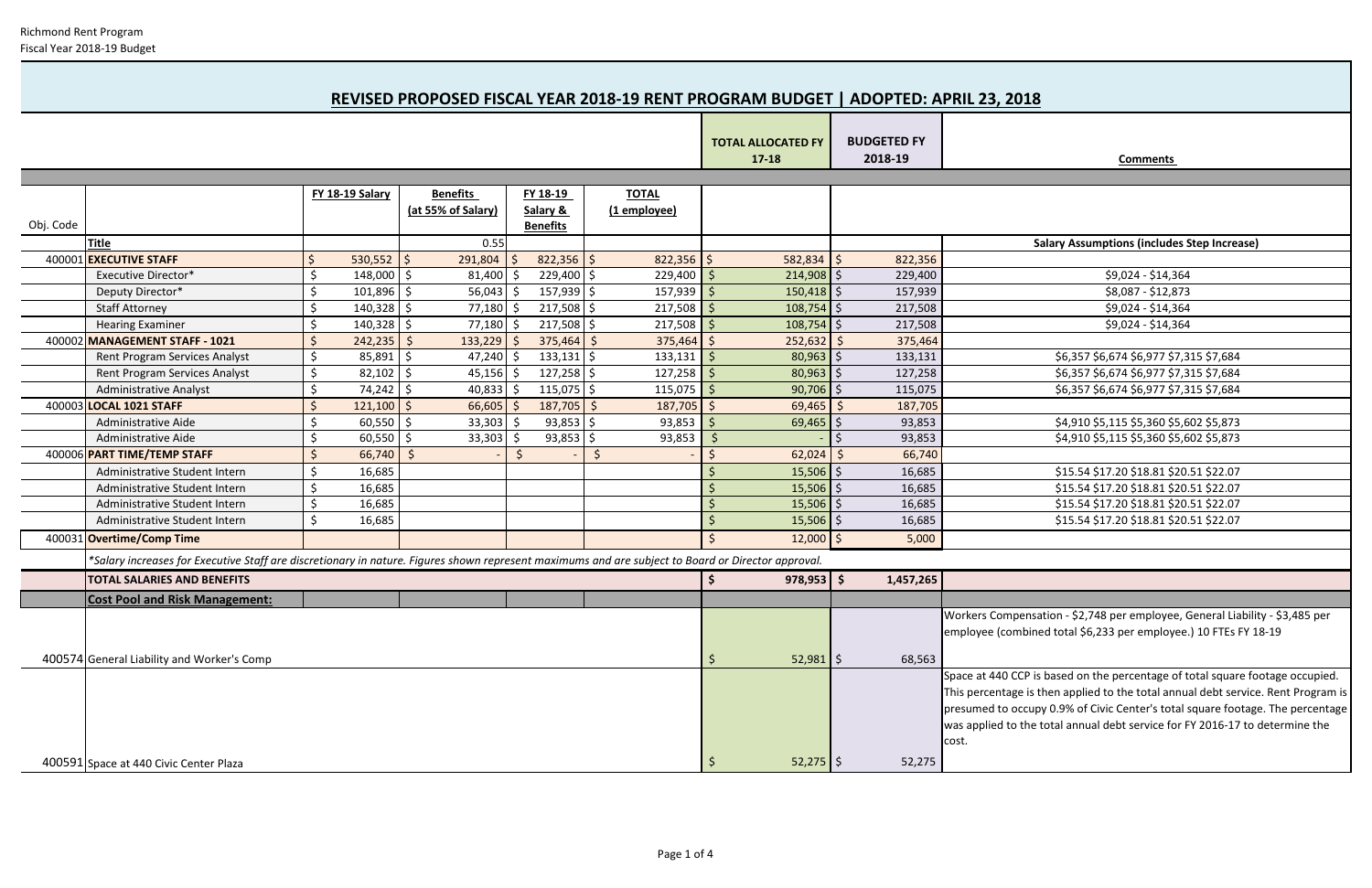| <b>Richmond Rent Program</b> |
|------------------------------|
| Fiscal Year 2018-19 Budget   |

#### **2018-19 Comments**

ts are charges allocated to City Departments to reimburse the d for administrative services by central service departments (i.e. City Manager, City Attorney, City Clerk, Finance, HR, etc.) are determined in the City's cost allocation plan completed by an isultant. Since the Rent Program dept. is new, it was not included in cost allocation plan. Staff recommended using the allocation of a similar in size. In this case, the City Manager's Office was used as

bility policy for the Rent Control program.

Contract with DataTree for property verification data (\$250 per itract with Superion for database development

I counsel to respond to litigation pertaining to the Fair Rent, Just viction, and Homeowner Protection Ordinance. Previous litigation ed without prejudice on Saturday, May 6, 2017. The budgeted ects estimate for anticipated future litigation.

al services to support the Rent Program Department.

es to provide assistance to Tenants that have paid the Maximum ent, are being evicted (Unlawful Detainer), and are able to provide at their Landlord is not in compliance with the Fair Rent, Just Cause and Homeowner Protection Ordinance.

|                                                        |  |  | <b>TOTAL ALLOCATED FY</b><br>$17 - 18$ |                       | <b>BUDGETED FY</b><br>2018-19 |                                                                                                                                                                                                                                                                       |
|--------------------------------------------------------|--|--|----------------------------------------|-----------------------|-------------------------------|-----------------------------------------------------------------------------------------------------------------------------------------------------------------------------------------------------------------------------------------------------------------------|
|                                                        |  |  |                                        |                       |                               | Indirect Costs are charges alloc<br>General Fund for administrative<br>City Council, City Manager, City<br>Allocations are determined in t<br>external consultant. Since the F<br>the current cost allocation plan<br>department similar in size. In th<br>the basis. |
| 400586 Indirect Cost                                   |  |  | $\zeta$                                | $51,454$ \$           | 51,454                        |                                                                                                                                                                                                                                                                       |
| 400552 Supplemental Liability Insurance Policy (SLIP)  |  |  |                                        | $25,000$ \$           |                               | 25,000 General liability policy for the F                                                                                                                                                                                                                             |
| Sub-Total Cost Pool + Risk Management                  |  |  |                                        | $181,710$   \$        | 197,292                       |                                                                                                                                                                                                                                                                       |
| <b>IT Costs</b>                                        |  |  |                                        |                       |                               |                                                                                                                                                                                                                                                                       |
| 400220 IT Professional Services and Startup Costs      |  |  | $\zeta$                                | $29,500$ \$           |                               | IT Services - Contract with Data<br>3,000 month); Contract with Superior                                                                                                                                                                                              |
| 400601 Annual IT Costs (Including replacement funding) |  |  | $\zeta$                                | 18,683                |                               | \$21,683 General PC software and costs.                                                                                                                                                                                                                               |
| <b>Sub-Total IT Expenses</b>                           |  |  | \$                                     | $48,183$   \$         | 24,683                        |                                                                                                                                                                                                                                                                       |
| <b>Legal Costs</b>                                     |  |  |                                        |                       |                               |                                                                                                                                                                                                                                                                       |
| 400206 Outside Legal Counsel (Litigation)              |  |  | \$                                     | $120,000$ \$          | 120,000                       | Outside legal counsel to respor<br>Cause for Eviction, and Homeo<br>was dismissed without prejudio<br>amount reflects estimate for ar                                                                                                                                 |
| 400206 Rent Program Legal Counsel (Contract)           |  |  | \$                                     | $160,000$ \$          |                               | Contract legal services to suppo                                                                                                                                                                                                                                      |
| 400206 Community Services Agency Contracts             |  |  | $\zeta$                                | $150,000$ \$          | 150,000                       | Legal services to provide assista<br>Allowable Rent, are being evict<br>evidence that their Landlord is<br>for Eviction, and Homeowner P                                                                                                                              |
| <b>Sub-Total Legal Expenses</b>                        |  |  | \$                                     | 430,000 $\frac{1}{2}$ | 270,000                       |                                                                                                                                                                                                                                                                       |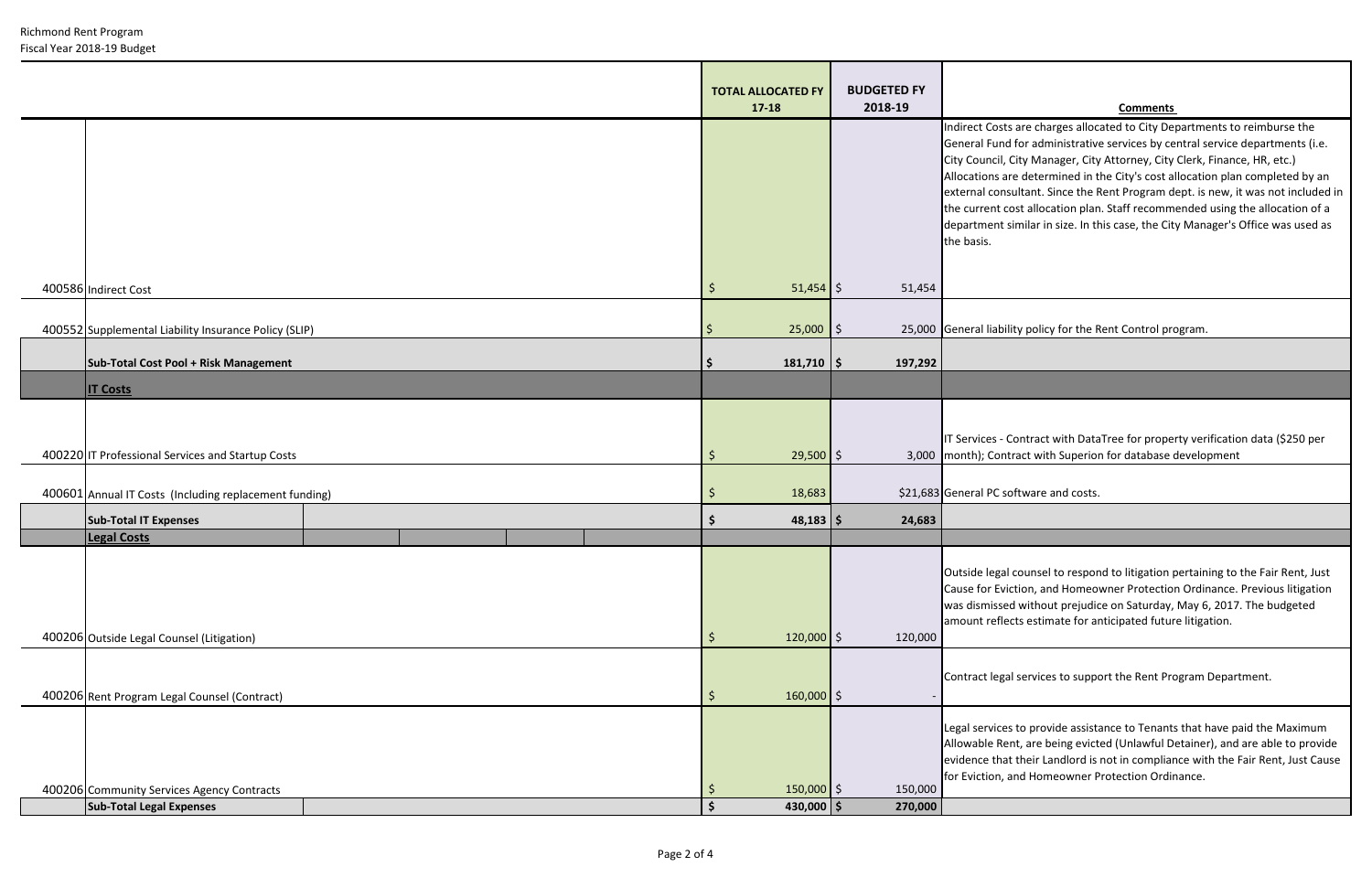Richmond Rent Program Fiscal Year 2018-19 Budget

### **2018-19 Comments**

and exemption verification project; issuing correspondence; taking Assumes \$150/hour for 10-15 hours per week.

services and technical assistance to assist with startup program esses, and administration. Services are likely to conclude by the end L8.

ith subject matter experts to assist with drafting and reviewing and other Rent Board policies

orney to act as a backup hearing examiner in the event there is (1) a terest between either party and the Staff Hearing Examiner or (2) ices are needed to adequately handle the volume of petitions I the first operational year of the Hearings Unit. Assumes 6 petitions ar, 38 hours per petition, at a rate of \$250 per hour.

# h mediation service provider

services to ensure that all forms and notices are available in both Spanish, at a minimum, and for oral translation, as it may be us for administration. Assumes 4,500 words per month  $@$ and 10 hours of verbal translation per month  $@$  \$50.00/hour.

ling include production, printing, proofing, and postage

thether of materials for public outreach and information.

al and maintenance of Xerox machines in 440 Civic Center Plaza.

|                                           | <b>TOTAL ALLOCATED FY</b><br>$17 - 18$ | <b>BUDGETED FY</b><br>2018-19 |                                                                                    |
|-------------------------------------------|----------------------------------------|-------------------------------|------------------------------------------------------------------------------------|
| <b>Professional and Admin Services</b>    |                                        |                               |                                                                                    |
| 400201 Contractor to focus on Compliance  | N/A                                    | 97,500<br>$\zeta$             | Mass-mailing<br>legal action.                                                      |
| 400201 Management Partners                | \$<br>$20,000$ \$                      |                               | Professional<br>design, proce<br>of FY 2017-1                                      |
| 400201 Additional Subject Matter Experts  | $30,000$ \$<br>\$                      |                               | Contracts wit<br>regulations a                                                     |
| 400201 Contract Hearing Examiner Services | $6,025$ \$<br>\$                       | 57,000                        | Contract atto<br>conflict of int<br>backup servi<br>submitted in<br>per fiscal yea |
| 400201 Mediation Services                 | \$<br>$30,000$ \$                      |                               | Contract witl                                                                      |
| 400201 Translation Services               | $30,000$ \$<br>\$                      | 15,000                        | <b>Translation s</b><br>English and S<br>advantageou<br>\$0.14/word a              |
| <b>Sub-Total Professional &amp; Admin</b> | \$<br>$116,025$ \$                     | 169,500                       |                                                                                    |
| <b>Other Operating Expenses</b>           |                                        |                               |                                                                                    |
| 400231 Postage & Mailing                  | \$<br>75,000 \$                        |                               | 50,000 Costs of mail                                                               |
| 400233 Copying & Duplicating              | $50,000$ \$<br>\$                      |                               | 5,000 Bulk printing                                                                |
| 400304 Copy Machine Rental                | \$<br>$5,000$ \$                       |                               | 5,000 Cost of renta                                                                |